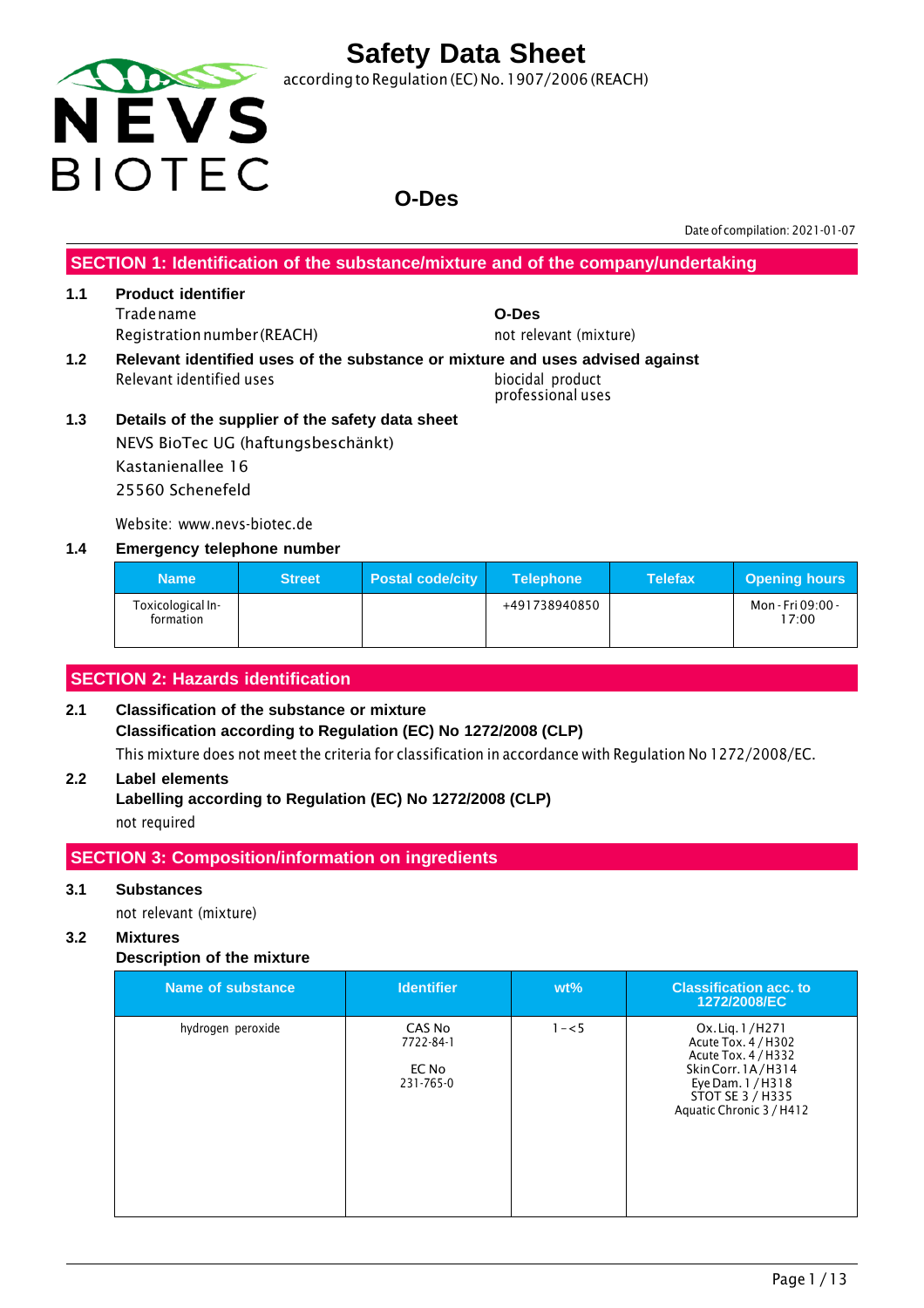

according to Regulation (EC) No. 1907/2006 (REACH)

# **O-Des**

Date of compilation: 2020-08-26

| Name of substance     | <b>Identifier</b>                             | $wt\%$   | <b>Classification acc. to</b><br>1272/2008/EC                                                                                                                                                                |
|-----------------------|-----------------------------------------------|----------|--------------------------------------------------------------------------------------------------------------------------------------------------------------------------------------------------------------|
| peracetic acid        | CAS No<br>$79 - 21 - 0$<br>EC No<br>201-186-8 | $\lt 1$  | Flam. Lig. 3/H226<br>Org. Perox. D/H242<br>Acute Tox. 4 / H302<br>Acute Tox. 4 / H312<br>Acute Tox. 2 / H330<br>Skin Corr. 1A/H314<br>STOT SE 3 / H335<br>Aquatic Acute 1 / H400<br>Aquatic Chronic 2 / H411 |
| benzoic acid          | CAS No<br>65-85-0<br>EC No<br>200-618-2       | $\leq$ 1 | Skin Irrit. 2 / H315<br>Eye Dam. 1 / H318<br><b>STOT RE 1 / H372</b>                                                                                                                                         |
| hexa-2,4-dienoic acid | CAS No<br>$110-44-1$<br>EC No<br>203-768-7    | $\leq$ 1 | Eye Irrit. 2/H319<br>STOT SE 3 / H335                                                                                                                                                                        |

For fulltextofabbreviations: seeSECTION16.

#### **SECTION 4: First aid measures**

#### **4.1 Description of first aid measures**

#### **General notes**

Do not leave affected person unattended. Remove victim out of the danger area. Keep affected person warm, still and covered. Take off immediately all contaminated clothing. In case of unconsciousness place person in the recovery position. Never give anything by mouth. In all cases of doubt, or when symptoms persist, seek medical advice.

#### **Following inhalation**

If breathing is irregular or stopped, immediately seek medical assistance and start first aid actions. Provide freshair. Inall cases of doubt, or when symptoms persist, seek medical advice.

#### **Following skin contact**

After contact with skin, take off immediately all contaminated clothing, and wash immediately with plenty of water.Inallcasesofdoubt,orwhensymptomspersist,seekmedicaladvice.

#### **Following eye contact**

Irrigate copiously with clean, fresh water for at least 10 minutes, holding the eyelids apart. Remove contact lenses, if present and easy to do. Continue rinsing. In all cases of doubt, or when symptoms persist, seek medical advice.

#### **Following ingestion**

Rinsemouthwithwater (onlyifthepersonisconscious).DoNOTinducevomiting.Callaphysicianimmediately.

#### **4.2 Most important symptoms and effects, both acute and delayed**

Symptoms and effects are not known to date.

#### **4.3 Indication of any immediate medical attention and special treatment needed**

none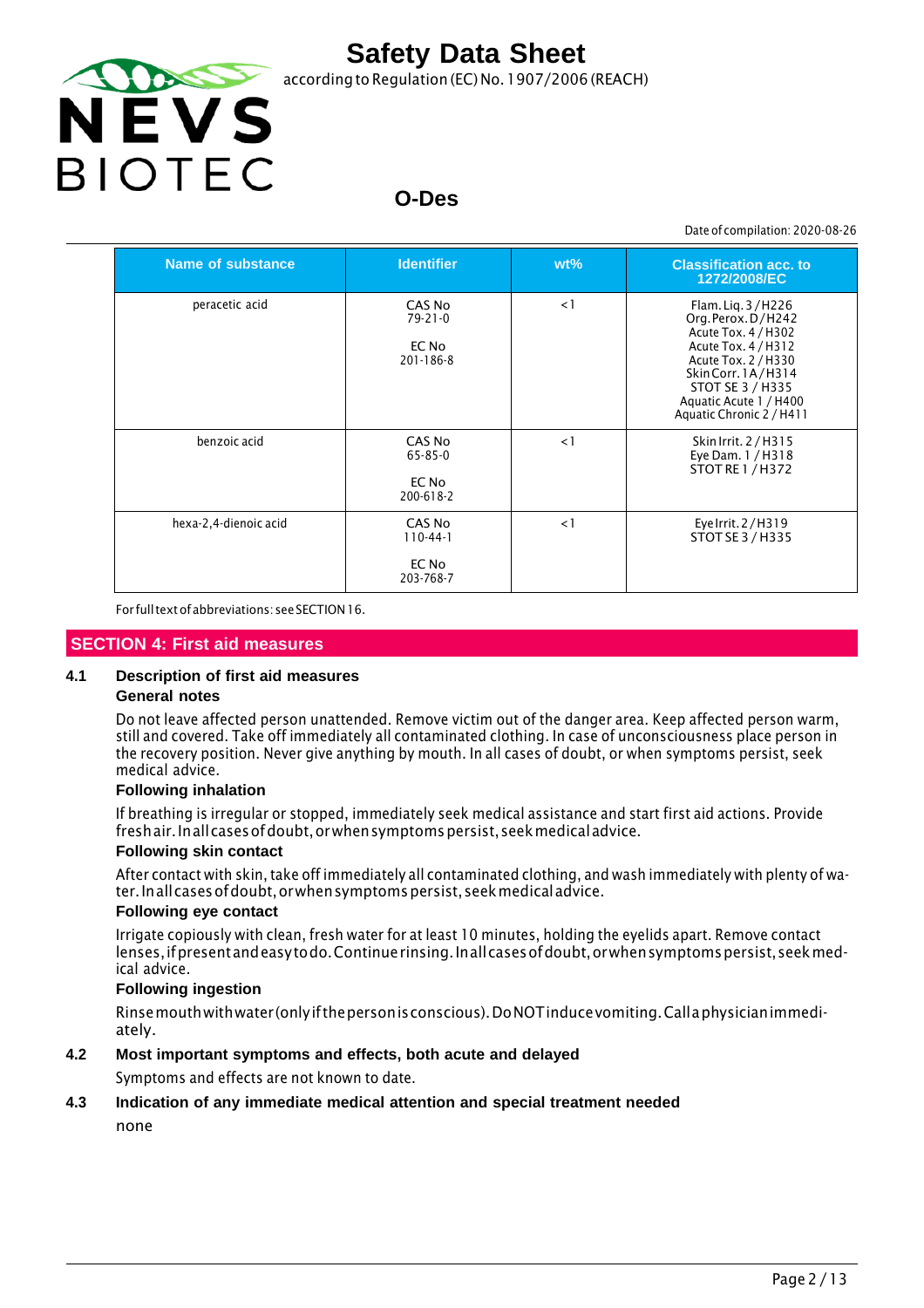

according to Regulation (EC) No. 1907/2006 (REACH)

### **O-Des**

Date of compilation: 2020-08-26

#### **SECTION 5: Firefighting measures**

#### **5.1 Extinguishing media**

**Suitable extinguishing media**

water spray, alcohol resistant foam, fire extinguishing powder, carbon dioxide (CO2) **Unsuitable extinguishing media**

water jet

#### **5.2 Special hazards arising from the substance or mixture**

#### **5.3 Advice for firefighters**

In case of fire and/or explosion do not breathe fumes. Co-ordinate firefighting measures to the fire surroundings. Do not allow firefighting water to enter drains or water courses. Collect contaminated firefighting water separately. Fight fire with normal precautions from a reasonable distance.

#### **SECTION 6: Accidental release measures**

#### **6.1 Personal precautions, protective equipment and emergency procedures For non-emergency personnel**

Remove persons to safety. Ventilate affected area. Prevent skin contact. Wearing of suitable protective equipment (including personal protective equipment referred to under Section 8 of the safety data sheet) to prevent any contamination of skin, eyes and personal clothing.

#### **For emergency responders**

Wear breathing apparatus if exposed to vapours/dust/spray/gases.

#### **6.2 Environmental precautions**

Keep away from drains, surface and ground water. Retain contaminated washing water and dispose of it.

#### **6.3 Methods and material for containment and cleaning up**

#### **Advices on how to contain a spill**

Covering of drains.

**Advices on how to clean up a spill**

Collect spillage (sawdust, kieselgur (diatomite), sand, universal binder).

#### **Appropriate containment techniques**

Use of adsorbent materials.

#### **Other information relating to spills and releases**

Place in appropriate containers for disposal. Ventilate affected area.

#### **6.4 Reference to other sections**

Personal protective equipment: see section 8. Incompatible materials: see section 10. Disposal considerations: see section 13.

#### **SECTION 7: Handling and storage**

#### **7.1 Precautions for safe handling Recommendations**

#### **• Measures to prevent fire as well as aerosol and dust generation**

Use local and general ventilation. Use only in well-ventilated areas.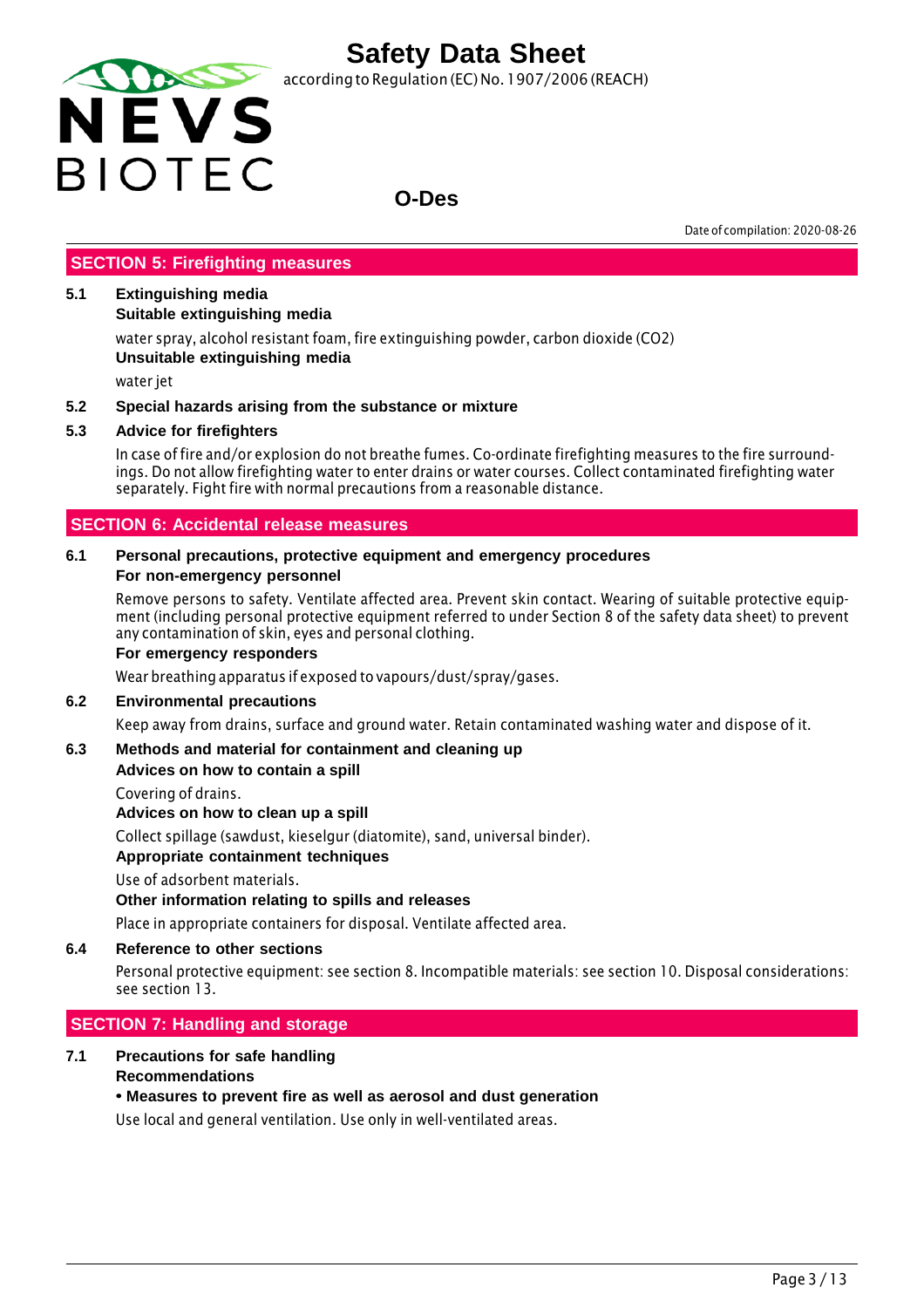

according to Regulation (EC) No. 1907/2006 (REACH)

### **O-Des**

Date of compilation: 2020-08-26

#### **• Warning**

Solventvapoursareheavier thanairandmayspreadalongfloors.

**• Handling of incompatible substances or mixtures**

#### **• Keep away from**

caustic solutions

#### **Advice on general occupational hygiene**

Wash hands after use. Do not eat, drink and smoke in work areas. Remove contaminated clothing and protective equipment before entering eating areas. Never keep food or drink in the vicinity of chemicals. Never place chemicals in containers that are normally used for food or drink. Keep away from food, drink and animal feedingstuffs.

**7.2 Conditions for safe storage, including any incompatibilities**

#### **Managing of associated risks**

#### **Incompatible substances or mixtures**

Observe hints for combined storage.

**• Protect against external exposure, such as**

high temperatures, frost, sunlight

#### **Consideration of other advice**

**• Packaging compatibilities**

Keep only in original container.

#### **7.3 Specific end use(s)**

See section 16 for a general overview.

#### **SECTION 8: Exposure controls/personal protection**

### **8.1 Control parameters**

#### **National limit values**

#### **Occupational exposure limit values (Workplace Exposure Limits)**

| <b>Coun</b><br>try | Name of agent     | <b>CAS No</b> | <b>Identifier</b> | <b>TWA</b><br>[ppm] | <b>TWA</b><br>$\sqrt{[mg/m^3]}$ | <b>STEL</b> | <b>STEL</b><br>$[ppm]$ $[mg/m^3]$ | <b>Source</b> |
|--------------------|-------------------|---------------|-------------------|---------------------|---------------------------------|-------------|-----------------------------------|---------------|
| GВ                 | hydrogen peroxide | 7722-84-1     | WEL               |                     | $\cdot$ 4                       | -           | 2.8                               | EH40/200      |

**Notation**

STEL Short-term exposure limit: a limit value above which exposure should not occur and which is related to a 15-minute period unless otherwise specified

TWA Time-weighted average (long-term exposure limit): measured or calculated in relation to a reference period of 8 hours timeweighted average

#### **Relevant DNELs/DMELs/PNECs and other threshold levels • relevant DNELs of components of the mixture**

| Name of substance | <b>CAS</b><br><b>No</b> | End-<br>point | <b>Threshold</b><br>level | <b>Protection</b><br>goal, route of<br>exposure | Used in                | <b>Exposure time</b>         |
|-------------------|-------------------------|---------------|---------------------------|-------------------------------------------------|------------------------|------------------------------|
| hydrogen peroxide | $7722 -$<br>$84-1$      | <b>DNEL</b>   | $3 \text{ mg/m}^3$        | human, inhalatory                               | worker (in-<br>dustry) | acute-localeffects           |
| hydrogen peroxide | 7722-<br>$84-1$         | <b>DNEL</b>   | $1.4 \,\mathrm{mq/m^3}$   | human, inhalatory                               | worker (in-<br>dustry) | chronic - local effects      |
| peracetic acid    | $79 - 21 - 0$           | <b>DNEL</b>   | $0.56 \,\mathrm{mg/m^3}$  | human, inhalatory                               | worker (in-<br>dustry) | chronic-systemicef-<br>fects |
| peracetic acid    | $79 - 21 - 0$           | <b>DNEL</b>   | $0.56 \,\mathrm{mg/m^3}$  | human, inhalatory                               | worker (in-<br>dustry) | chronic - local effects      |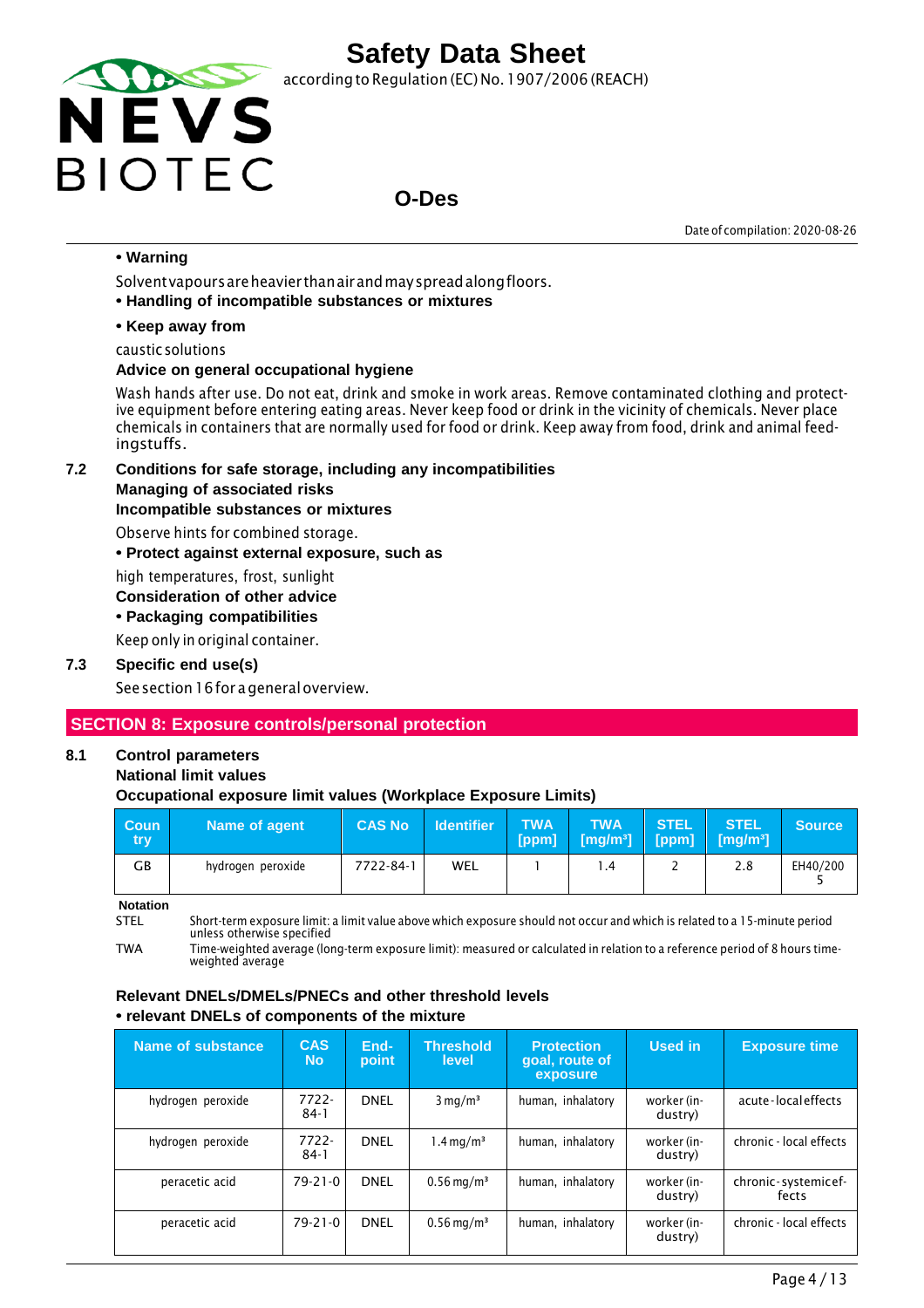

according to Regulation (EC) No.1907/2006 (REACH)

# **O-Des**

Date of compilation: 2020-08-26

| <b>Name of substance</b> | <b>CAS</b><br><b>No</b> | End-<br>point | <b>Threshold</b><br>level | <b>Protection</b><br>goal, route of<br>exposure | <b>Used in</b>         | <b>Exposure time</b>          |
|--------------------------|-------------------------|---------------|---------------------------|-------------------------------------------------|------------------------|-------------------------------|
| peracetic acid           | 79-21-0                 | <b>DNEL</b>   | $0.56 \,\mathrm{mg/m^3}$  | human, inhalatory                               | worker (in-<br>dustry) | acute - systemic ef-<br>fects |
| peracetic acid           | 79-21-0                 | <b>DNEL</b>   | $0.56$ mg/m <sup>3</sup>  | human, inhalatory                               | worker (in-<br>dustry) | acute-localeffects            |
| benzoic acid             | 65-85-0                 | <b>DNEL</b>   | $0.1 \,\mathrm{mg/m^3}$   | human, inhalatory                               | worker (in-<br>dustry) | chronic - local effects       |
| benzoic acid             | 65-85-0                 | <b>DNEL</b>   | $62.5$ mg/kg              | human, dermal                                   | worker (in-<br>dustry) | chronic-systemicef-<br>fects  |
| benzoic acid             | 65-85-0                 | <b>DNEL</b>   | $3 \text{ mg/m}^3$        | human, inhalatory                               | worker (in-<br>dustry) | chronic-systemicef-<br>fects  |
| hexa-2,4-dienoic acid    | $110-44-$               | <b>DNEL</b>   | $40 \,\mathrm{mg/kg}$     | human, dermal                                   | worker (in-<br>dustry) | chronic-systemicef-<br>fects  |
| hexa-2,4-dienoic acid    | $110 - 44 -$            | <b>DNEL</b>   | $17.63 \,\mathrm{mg/m^3}$ | human, inhalatory                               | worker (in-<br>dustry) | chronic-systemicef-<br>fects  |

#### **• relevant PNECs of components of the mixture**

| <b>Name of substance</b> | <b>CAS</b><br><b>No</b> | End-<br>point | <b>Threshold</b><br>level  | <b>Organism</b>            | <b>Environmental</b><br>compartment | <b>Exposure time</b>            |
|--------------------------|-------------------------|---------------|----------------------------|----------------------------|-------------------------------------|---------------------------------|
| hydrogen peroxide        | 7722-<br>$84-1$         | PNEC          | $0.0126 \frac{mg}{l}$      | aquatic organisms          | freshwater                          | short-term (single<br>instance) |
| hydrogen peroxide        | 7722-<br>$84-1$         | PNEC          | $0.0126$ mg/               | aquatic organisms          | marine water                        | short-term (single<br>instance) |
| hydrogen peroxide        | 7722-<br>$84-1$         | PNEC          | 4.66 $mg/1$                | aquatic organisms          | sewage treatment<br>plant (STP)     | short-term (single<br>instance) |
| hydrogen peroxide        | 7722-<br>$84-1$         | <b>PNEC</b>   | $0.047 \frac{mg}{kg}$      | aquatic organisms          | freshwater sediment                 | short-term (single<br>instance) |
| hydrogen peroxide        | 7722-<br>$84-1$         | PNEC          | $0.047 \frac{mg}{kg}$      | aquatic organisms          | marine sediment                     | short-term (single<br>instance) |
| hydrogen peroxide        | 7722-<br>$84-1$         | PNEC          | $0.0023$ mg/ <sub>kg</sub> | terrestrial organ-<br>isms | soil                                | short-term (single<br>instance) |
| hydrogen peroxide        | 7722-<br>$84-1$         | PNEC          | $0.0138 \text{ mg}$ /      | aquatic organisms          | water                               | intermittent release            |
| peracetic acid           | $79 - 21 -$<br>0        | <b>PNEC</b>   | 0 <sup>mg</sup> /1         | aquatic organisms          | freshwater                          | short-term (single<br>instance) |
| peracetic acid           | $79 - 21 -$<br>0        | <b>PNEC</b>   | 0 <sup>mg</sup> /1         | aquatic organisms          | marine water                        | short-term (single<br>instance) |
| peracetic acid           | $79 - 21 -$<br>0        | PNEC          | $0.051 \frac{mg}{l}$       | aquatic organisms          | sewage treatment<br>plant (STP)     | short-term (single<br>instance) |
| peracetic acid           | $79 - 21 -$<br>0        | <b>PNEC</b>   | 0 <sup>mg</sup> /kg        | aquatic organisms          | freshwater sediment                 | short-term (single<br>instance) |
| peracetic acid           | $79 - 21 -$<br>0        | <b>PNEC</b>   | $0 \frac{mg}{kg}$          | aquatic organisms          | marine sediment                     | short-term (single<br>instance) |
| peracetic acid           | $79 - 21 -$<br>0        | <b>PNEC</b>   | $0.32 \frac{mg}{kg}$       | terrestrial organ-<br>isms | soil                                | short-term (single<br>instance) |
| peracetic acid           | $79 - 21 -$<br>0        | PNEC          | $0.002 \frac{mg}{l}$       | aquatic organisms          | water                               | intermittent release            |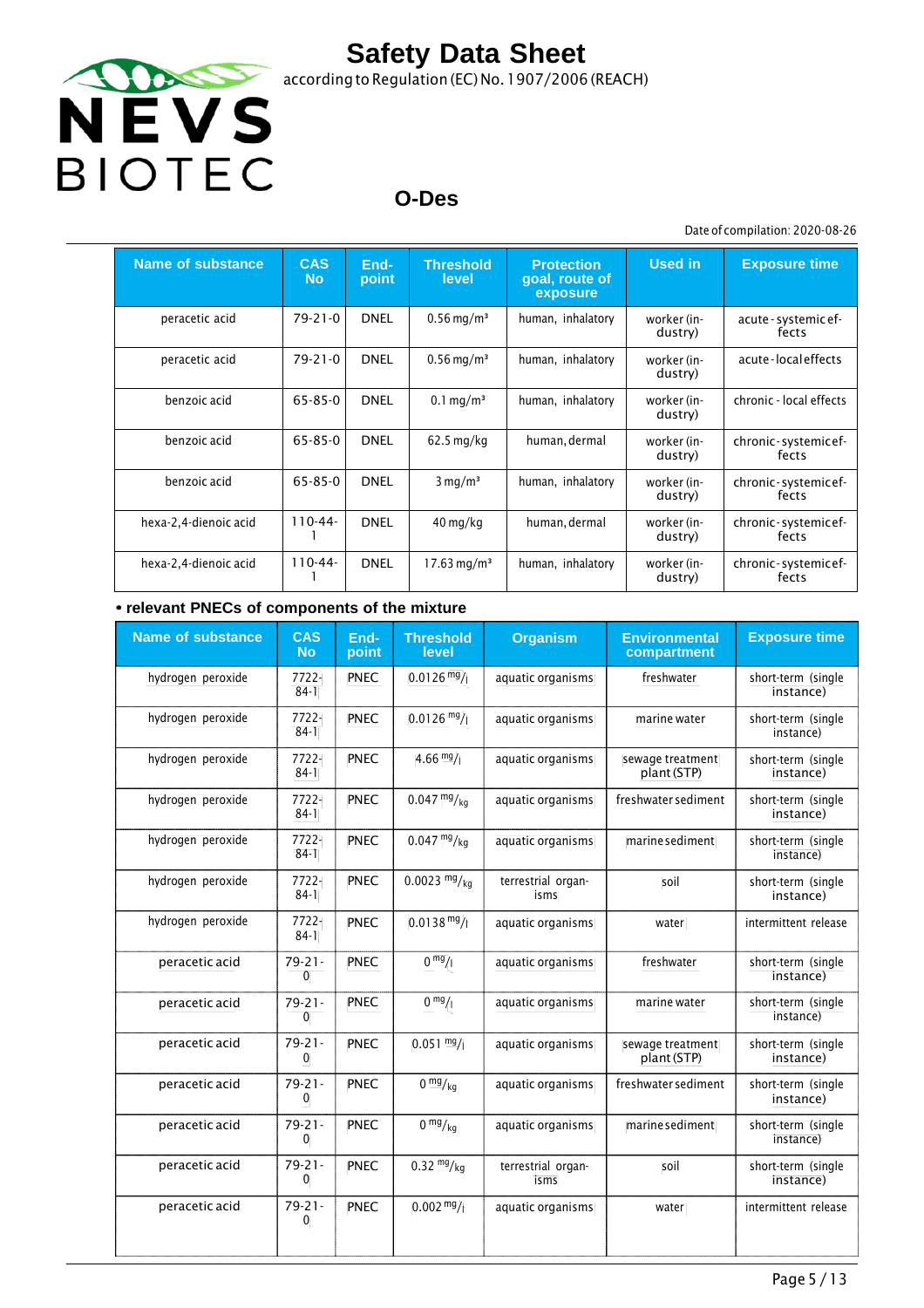

### **O-Des**

Date of compilation: 2020-08-26

| <b>Name of substance</b> | <b>CAS</b><br><b>No</b> | End-<br>point | <b>Threshold</b><br>level | <b>Organism</b>            | <b>Environmental</b><br>compartment | <b>Exposure time</b>            |
|--------------------------|-------------------------|---------------|---------------------------|----------------------------|-------------------------------------|---------------------------------|
| benzoic acid             | $65 - 85 -$<br>$\Omega$ | <b>PNEC</b>   | $0.34 \frac{mg}{l}$       | aquatic organisms          | freshwater                          | short-term (single<br>instance) |
| benzoic acid             | $65 - 85 -$<br>$\Omega$ | <b>PNEC</b>   | $0.034 \text{ mg}$ /      | aquatic organisms          | marine water                        | short-term (single<br>instance) |
| benzoic acid             | $65 - 85 -$<br>$\Omega$ | <b>PNEC</b>   | $100 \frac{mg}{l}$        | aquatic organisms          | sewage treatment<br>plant (STP)     | short-term (single<br>instance) |
| benzoic acid             | $65 - 85 -$<br>$\Omega$ | <b>PNEC</b>   | 1.75 $mg/kg$              | aquatic organisms          | freshwater sediment                 | short-term (single<br>instance) |
| benzoic acid             | $65 - 85 -$<br>$\Omega$ | <b>PNEC</b>   | $0.175 \frac{mg}{kg}$     | aquatic organisms          | marine sediment                     | short-term (single<br>instance) |
| benzoic acid             | $65 - 85 -$<br>$\Omega$ | <b>PNEC</b>   | $0.151 \frac{mg}{kg}$     | terrestrial organ-<br>isms | soil                                | short-term (single<br>instance) |
| benzoic acid             | $65 - 85 -$<br>$\Omega$ | <b>PNEC</b>   | $0.331 \frac{mg}{l}$      | aquatic organisms          | water                               | intermittent release            |
| hexa-2,4-dienoic acid    | $110 -$<br>$44-1$       | <b>PNEC</b>   | $0.129 \frac{mg}{l}$      | aquatic organisms          | freshwater                          | short-term (single<br>instance) |
| hexa-2,4-dienoic acid    | $110-$<br>$44-1$        | <b>PNEC</b>   | $0.01294$ mg/             | aquatic organisms          | marine water                        | short-term (single<br>instance) |
| hexa-2,4-dienoic acid    | $110 -$<br>$44-1$       | <b>PNEC</b>   | $10^{mg}/1$               | aquatic organisms          | sewage treatment<br>plant (STP)     | short-term (single<br>instance) |
| hexa-2,4-dienoic acid    | $110 -$<br>$44-1$       | <b>PNEC</b>   | $0.465 \frac{mg}{kg}$     | aquatic organisms          | freshwater sediment                 | short-term (single<br>instance) |
| hexa-2,4-dienoic acid    | $110-$<br>$44-1$        | <b>PNEC</b>   | $0.046 \frac{mg}{kg}$     | aquatic organisms          | marine sediment                     | short-term (single<br>instance) |
| hexa 2,4 dienoic acid    | $110 -$<br>$44-1$       | <b>PNEC</b>   | $5 \frac{mg}{ka}$         | terrestrial organ-<br>isms | soil                                | short term (single<br>instance) |
| hexa-2,4-dienoic acid    | $110 -$<br>$44-1$       | <b>PNEC</b>   | $0.241 \frac{mg}{l}$      | aquatic organisms          | water                               | intermittent release            |

#### **8.2 Exposure controls**

#### **Appropriate engineering controls**

Generalventilation.

### **Individual protection measures (personal protective equipment)**

**Eye/face protection**

Wear eye/face protection.

**Skin protection**

#### **• hand protection**

Wearsuitablegloves.Chemicalprotectionglovesaresuitable,whicharetestedaccordingtoEN374.Check leak-tightness/impermeability prior to use. In the case of wanting to use the gloves again, clean them before taking off and air them well. For special purposes, it is recommended to check the resistance to chemicals of the protective gloves mentioned above together with the supplier of these gloves.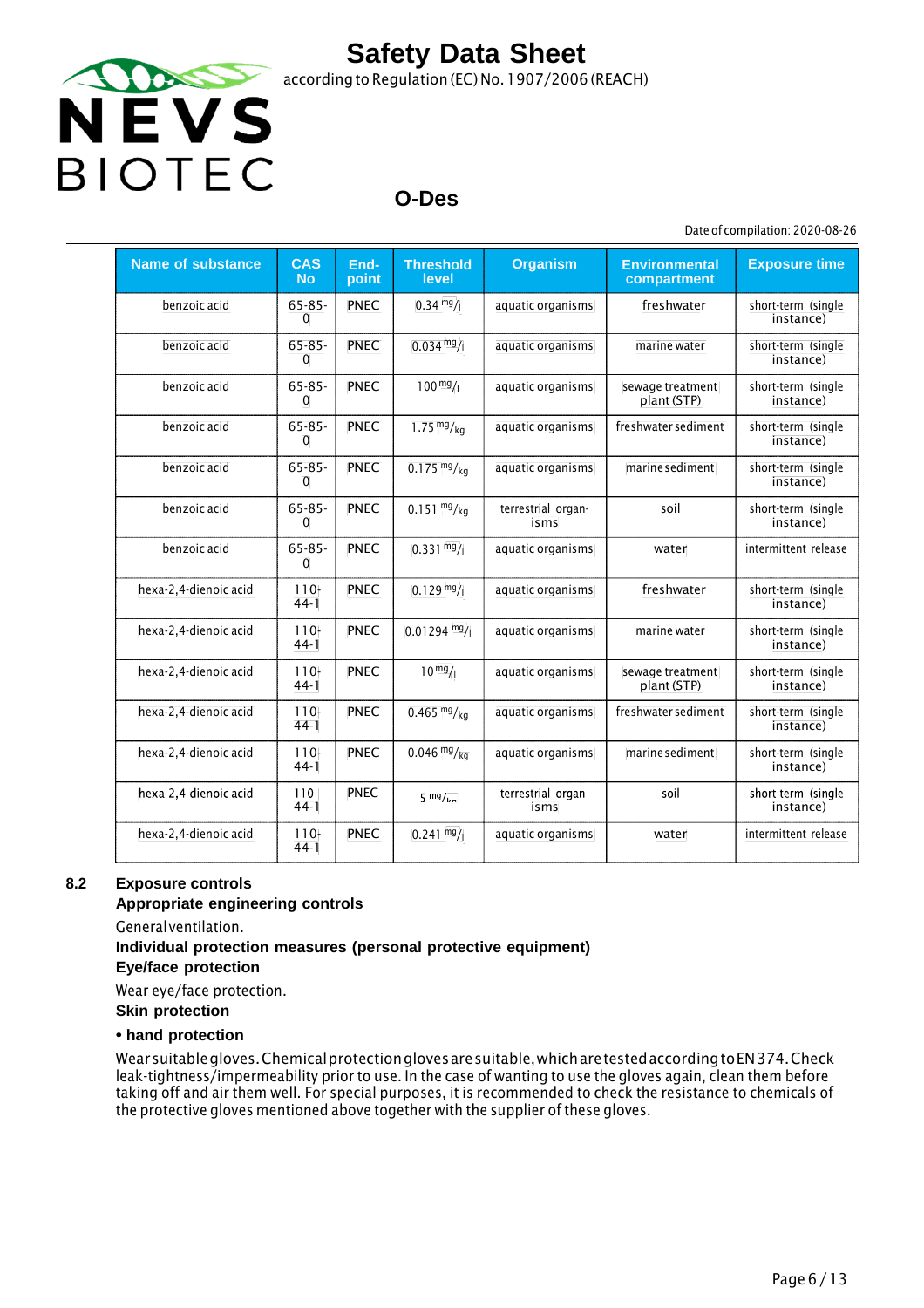

according to Regulation (EC) No.1907/2006 (REACH)

### **O-Des**

Date of compilation: 2020-08-26

#### **• other protection measures**

Take recovery periods for skin regeneration. Preventive skin protection (barrier creams/ointments) is recommended. Wash hands thoroughly after handling.

#### **Respiratory protection**

In case of inadequate ventilation wear respiratory protection.

#### **Environmental exposure controls**

Use appropriate container to avoid environmental contamination. Keep away from drains, surface and ground water.

#### **SECTION 9: Physical and chemical properties**

#### **9.1 Information on basic physical and chemical properties Appearance**

| <b>Appearance</b>                       |                                       |
|-----------------------------------------|---------------------------------------|
| Physical state                          | liquid                                |
| Colour                                  | clear                                 |
| Odour                                   | characteristic                        |
| Other physical and chemical parameters  |                                       |
| pH (value)                              | $3 - 4.5$                             |
| Melting point/freezing point            | $-33^{\circ}$ C                       |
| Initial boiling point and boiling range | $100^{\circ}$ C                       |
| Flash point                             | not determined                        |
| Evaporation rate                        | not determined                        |
| Flammability (solid, gas)               | not relevant (fluid)                  |
| <b>Explosive limits</b>                 | not determined                        |
| Vapour pressure                         | 32 hPa at 25 $^{\circ}$ C             |
| Density                                 | 1.009 - 1.071 $\frac{9}{cm}$ at 20 °C |
| Solubility(ies)                         |                                       |
| Water solubility                        | miscible in any proportion            |
| Partition coefficient                   |                                       |
| n-octanol/water (log KOW)               | this information is not available     |
| Auto-ignition temperature               | not determined                        |
| Viscosity                               | not determined                        |
| <b>Explosive properties</b>             | none                                  |
| Oxidising properties                    | none                                  |
| <b>Other information</b>                |                                       |

#### **9.2 Other information**

Nofurther informationavailable.

#### **SECTION 10: Stability and reactivity**

#### **10.1 Reactivity**

Concerning incompatibility: see below "Conditions to avoid" and "Incompatible materials".

#### **10.2 Chemical stability**

See below "Conditions to avoid".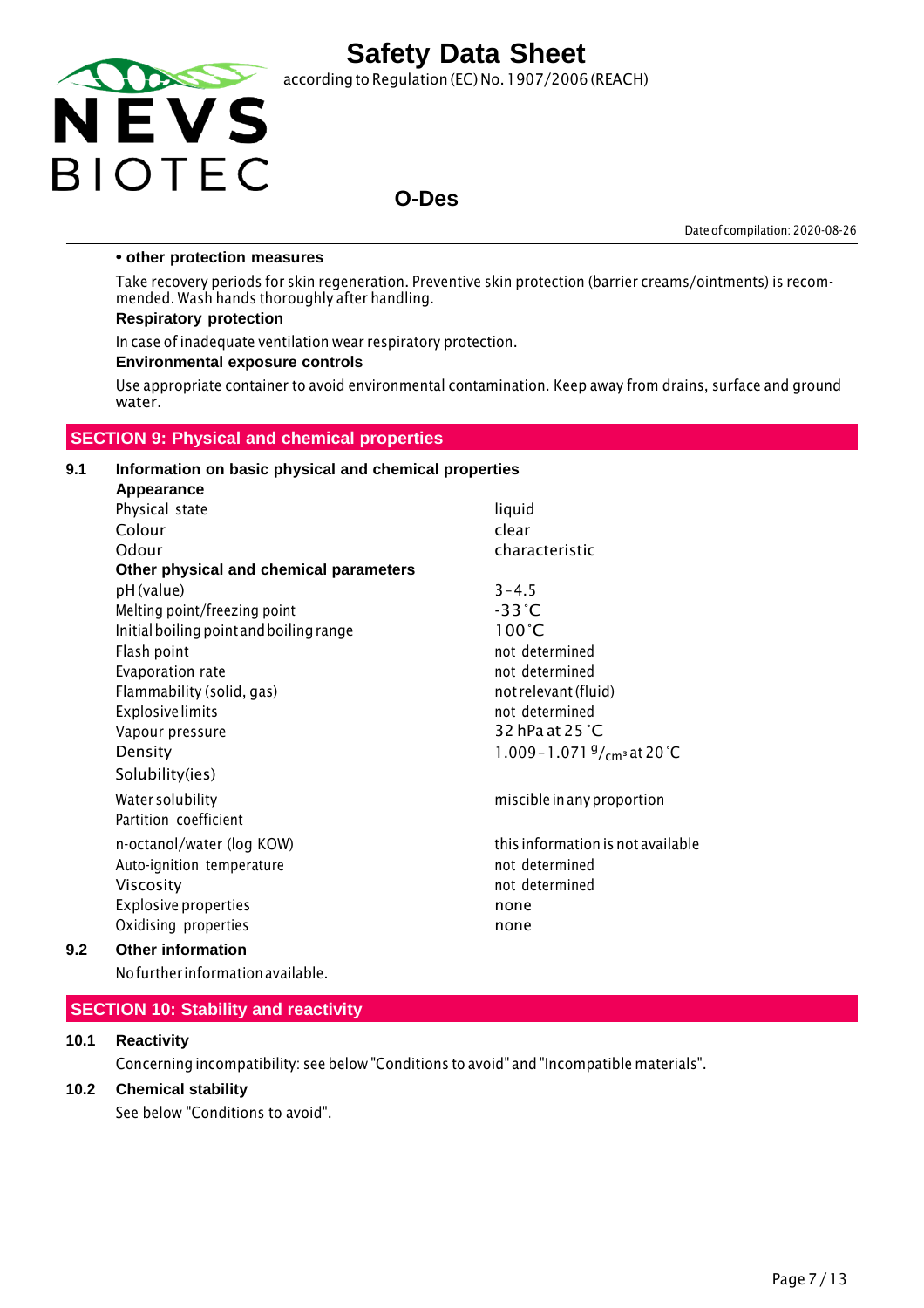

according to Regulation (EC) No. 1907/2006 (REACH)

### **O-Des**

Date of compilation: 2020-08-26

- **10.3 Possibility of hazardous reactions** No known hazardous reactions.
- **10.4 Conditions to avoid** Keep away from heat. - UV-radiation/sunlight.
- **10.5 Incompatible materials** bases

### **10.6 Hazardous decomposition products**

Reasonably anticipated hazardous decomposition products produced as a result of use, storage, spill and heating are not known. Hazardous combustion products: see section 5.

#### **SECTION 11: Toxicological information**

#### **11.1 Information on toxicological effects**

Test data are not available for the complete mixture.

#### **Classification procedure**

The method for classification ofthe mixture is based on ingredients of the mixture (additivity formula).

#### **Classification according to GHS (1272/2008/EC, CLP)**

This mixture does not meet the criteria for classification in accordance with Regulation No 1272/2008/EC. **Acute toxicity**

Shallnotbeclassifiedasacutelytoxic.

#### **• Acute toxicity of components of the mixture**

| Name of substance | <b>CAS No</b> | <b>Exposure route</b> | <b>ATE</b>                            |
|-------------------|---------------|-----------------------|---------------------------------------|
| hydrogen peroxide | 7722-84-1     | oral                  | 1,026 $mg/kq$                         |
| hydrogen peroxide | 7722-84-1     | inhalation: vapour    | $11^{mg}/(4h)$                        |
| peracetic acid    | $79-21-0$     | oral                  | 1,780 $mg/kq$                         |
| peracetic acid    | $79-21-0$     | dermal                | $1,147 \frac{mg}{kg}$                 |
| peracetic acid    | $79 - 21 - 0$ | inhalation: vapour    | $0.5 \frac{mg}{l}$ / <sub>1</sub> /4h |
| peracetic acid    | $79-21-0$     | inhalation: dust/mist | $0.204$ mg/ $1/4h$                    |

#### **Skin corrosion/irritation**

Shall not be classified as corrosive/irritant to skin.

#### **Serious eye damage/eye irritation**

Shallnotbeclassifiedasseriouslydamagingtotheeyeoreyeirritant.

**Respiratory or skin sensitisation**

Shallnotbeclassifiedasarespiratoryorskinsensitiser.

#### **Summary of evaluation of the CMR properties**

Shall not be classified as germ cell mutagenic, carcinogenic nor as a reproductive toxicant.

#### **Specific target organ toxicity (STOT)**

Shall not be classified as a specific target organ toxicant.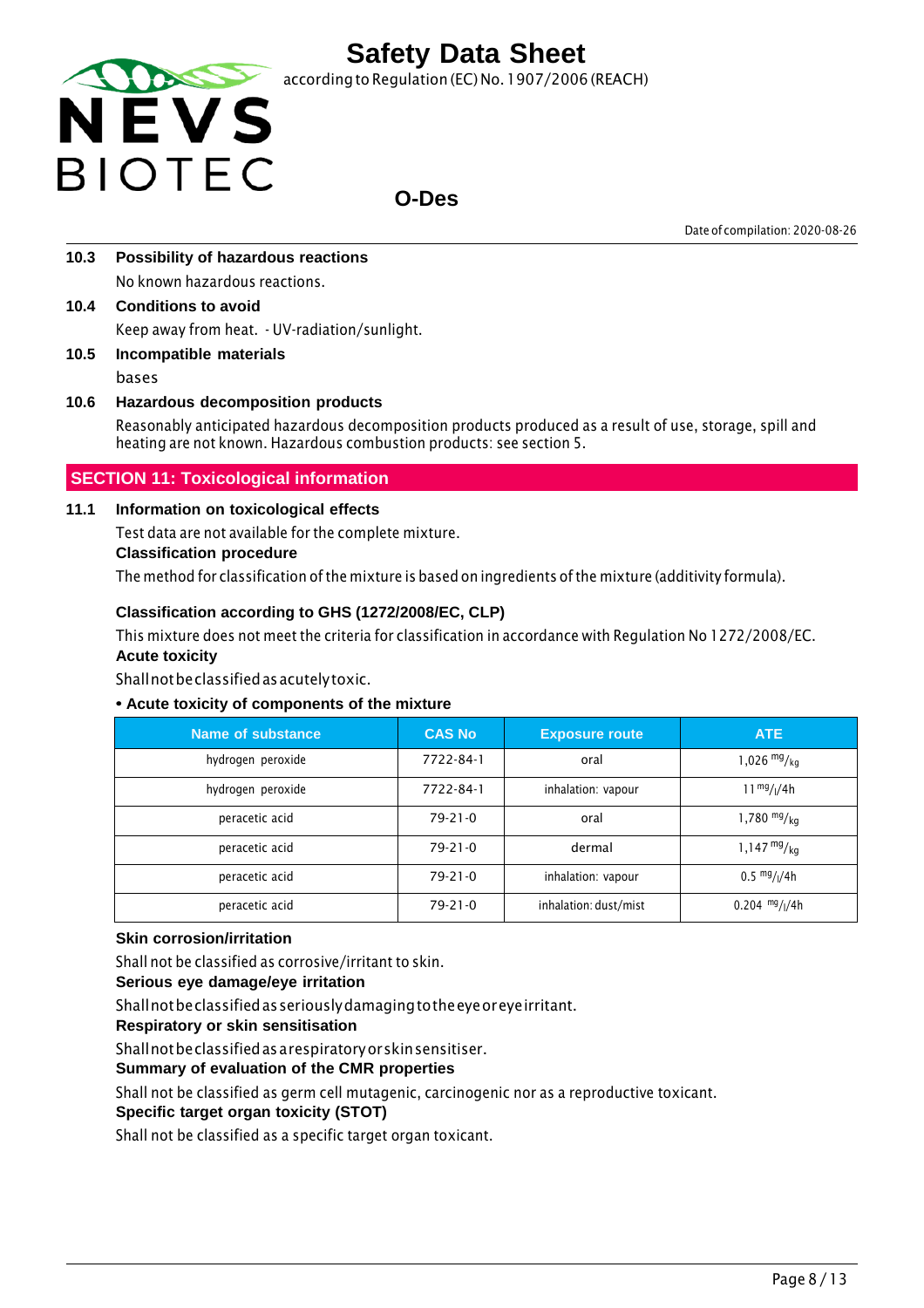

### **O-Des**

Date of compilation: 2020-08-26

#### **Aspiration hazard**

Shall not be classified as presenting an aspiration hazard.

#### **SECTION 12: Ecological information**

#### **12.1 Toxicity**

Shall not be classified as hazardous to the aquatic environment.

#### **Aquatic toxicity (acute)**

**Aquatic toxicity (acute) of components of the mixture**

| <b>Name of substance</b> | <b>CAS No</b> | <b>Endpoint</b> | <b>Value</b>         | <b>Species</b>             | <b>Exposure</b><br>time |
|--------------------------|---------------|-----------------|----------------------|----------------------------|-------------------------|
| hydrogen peroxide        | 7722-84-1     | <b>LC50</b>     | $16.4 \frac{mg}{l}$  | fish                       | 96 h                    |
| hydrogen peroxide        | 7722-84-1     | ErC50           | $1.38 \frac{mg}{l}$  | algae                      | 72 h                    |
| peracetic acid           | $79 - 21 - 0$ | <b>LC50</b>     | $11 \frac{mg}{l}$    | fish                       | 96 h                    |
| peracetic acid           | $79 - 21 - 0$ | <b>EC50</b>     | $0.73 \frac{mg}{l}$  | aquatic inverteb-<br>rates | 48 h                    |
| peracetic acid           | $79 - 21 - 0$ | ErC50           | $0.16 \frac{mg}{l}$  | algae                      | 72 h                    |
| benzoic acid             | $65 - 85 - 0$ | <b>LC50</b>     | $44.6 \frac{mg}{l}$  | fish                       | 96 h                    |
| benzoic acid             | $65 - 85 - 0$ | ErC50           | $>33.1 \frac{mg}{l}$ | algae                      | 72 h                    |
| hexa-2,4-dienoic acid    | $110-44-1$    | <b>LC50</b>     | $75 \frac{mg}{l}$    | fish                       | 96 h                    |
| hexa-2,4-dienoic acid    | $110-44-1$    | <b>EC50</b>     | $70 \frac{mg}{l}$    | aquatic inverteb-<br>rates | 48 h                    |
| hexa-2,4-dienoic acid    | $110-44-1$    | ErC50           | 77 <sup>mg</sup> /1  | algae                      | 72 h                    |

#### **Aquatic toxicity (chronic) Aquatic toxicity (chronic) of components of the mixture**

| Name of substance     | <b>CAS No</b>  | <b>Endpoint</b> | <b>Value</b>        | <b>Species</b>             | <b>Exposure</b><br>time |
|-----------------------|----------------|-----------------|---------------------|----------------------------|-------------------------|
| hydrogen peroxide     | 7722-84-1      | EC50            | $466 \frac{mg}{l}$  | microorganisms             | $30 \,\mathrm{min}$     |
| peracetic acid        | $79 - 21 - 0$  | EC50            | $38.6 \frac{mg}{l}$ | microorganisms             | 3h                      |
| benzoic acid          | 65-85-0        | <b>EC50</b>     | $>120$ mg/          | fish                       | 28d                     |
| hexa-2,4-dienoic acid | $110 - 44 - 1$ | <b>LC50</b>     | $>50$ mg/ $_1$      | aquatic inverteb-<br>rates | 21d                     |
| hexa-2,4-dienoic acid | $110 - 44 - 1$ | <b>EC50</b>     | $>50$ mg/           | aquatic inverteb-<br>rates | 21d                     |

#### **Biodegradation**

The relevant substances of the mixture are readily biodegradable.

#### **12.2 Persistence and degradability**

Data are not available.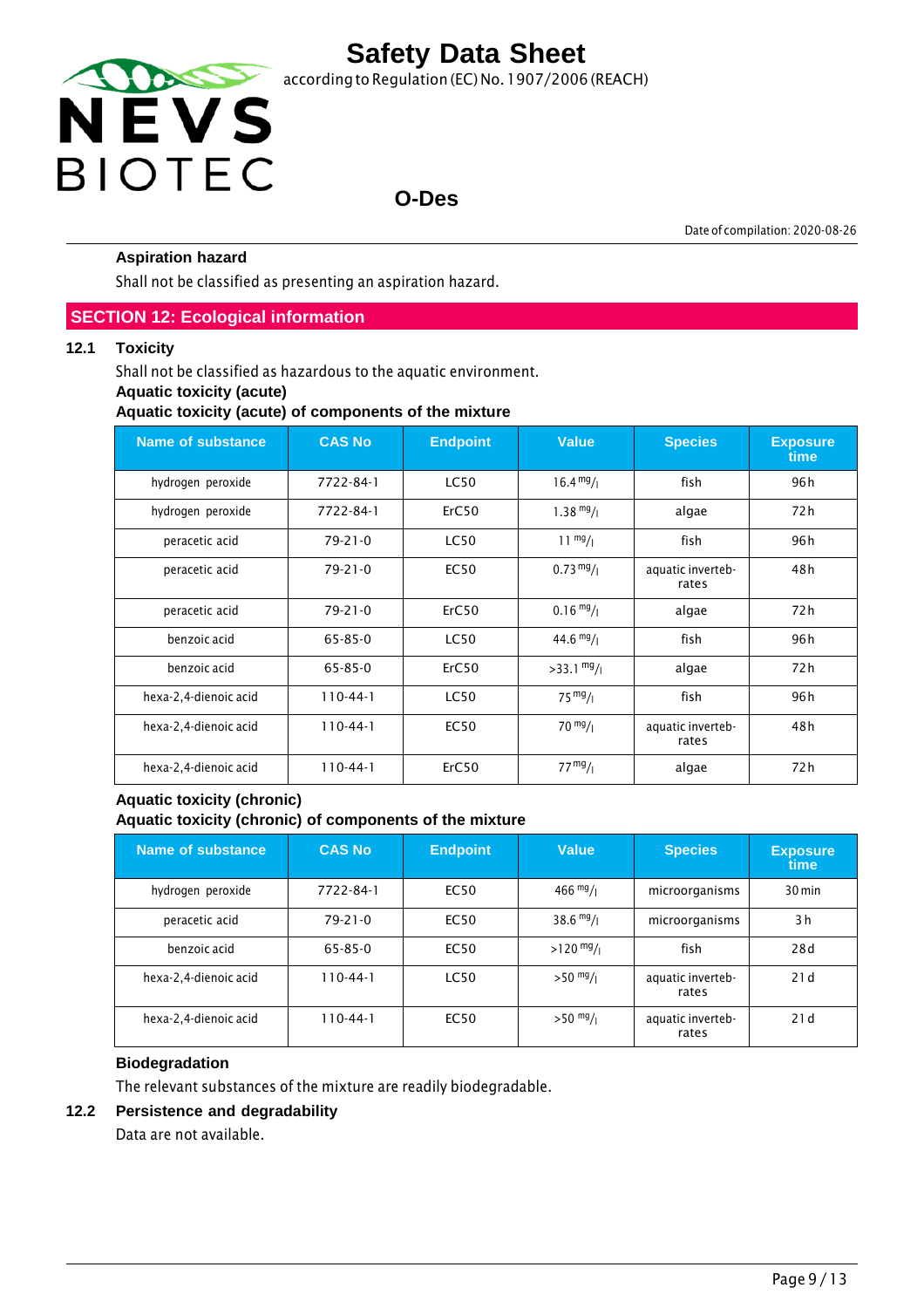

according to Regulation (EC) No.1907/2006 (REACH)

### **O-Des**

Date of compilation: 2020-08-26

#### **Degradability of components of the mixture**

| Name of substance     | <b>CAS No</b>  | <b>Process</b>                 | <b>Degradation rate</b> | <b>Time</b> |
|-----------------------|----------------|--------------------------------|-------------------------|-------------|
| peracetic acid        | $79 - 21 - 0$  | DOC removal                    | 98%                     | 28d         |
| benzoic acid          | 65-85-0        | carbon dioxide gener-<br>ation | 89.5%                   | 35 d        |
| hexa-2,4-dienoic acid | $110 - 44 - 1$ | oxygen depletion               | 74.9%                   | 28d         |

#### **12.3 Bioaccumulative potential**

#### Data are not available.

#### **Bioaccumulative potential of components of the mixture**

| Name of substance     | <b>CAS No</b> | <b>BCF</b> | Log KOW                   | <b>BOD5/COD</b> |
|-----------------------|---------------|------------|---------------------------|-----------------|
| peracetic acid        | $79 - 21 - 0$ |            | $-1.2 - 1.3(25^{\circ}C)$ |                 |
| benzoic acid          | 65-85-0       |            | 1.88                      |                 |
| hexa-2,4-dienoic acid | 110-44-1      |            | 1.33(25 <sup>o</sup> C)   |                 |

#### **12.4 Mobility in soil**

Data are not available.

#### **12.5 Results of PBT and vPvB assessment**

This mixture does not contain any substances that are assessed to be a PBT or a vPvB.

### **12.6 Other adverse effects**

Data are not available.

#### **SECTION 13: Disposal considerations**

#### **13.1 Waste treatment methods**

#### **Sewage disposal-relevant information**

Do not empty into drains. Avoid release to the environment. Refer to special instructions/safety data sheets. **Waste treatment of containers/packagings**

Completelyemptiedpackages canberecycled.Handlecontaminatedpackages inthesameway asthesubstance itself.

#### **Remarks**

Please consider the relevant national or regional provisions. Waste shall be separated into the categories that can be handled separately by the local or national waste management facilities.

#### **SECTION 14: Transport information**

- **14.2** UN proper shipping name not relevant
- **14.3** Transport hazard class(es) Class -
- **14.4** Packing group **not relevant** not relevant
- 

**14.1** UN number (not subjectto transport regulations)

**14.5** Environmental hazards none is none (non-environmentally hazardous acc. to the dangerous acc. to the dangerous goodsregulations)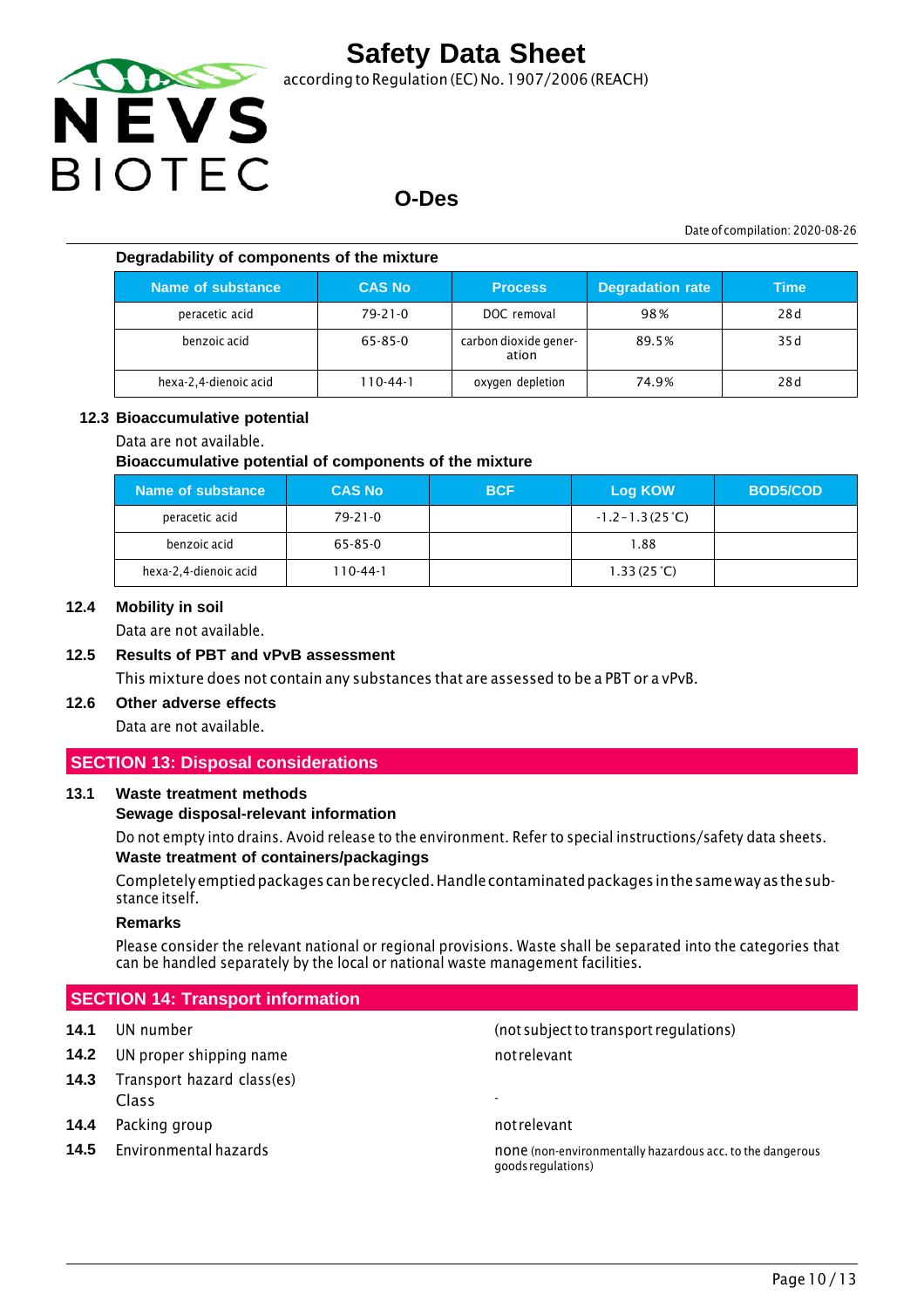

### **O-Des**

Date of compilation: 2020-08-26

- **14.6** Special precautions for user There is no additional information.
- **14.7** Transport in bulk according to Annex II of MARPOL and the IBC Code Thecargoisnotintendedtobecarriedinbulk.

#### **SECTION 15: Regulatory information**

**15.1 Safety, health and environmental regulations/legislation specific for the substance or mixture Relevant provisions of the European Union (EU)**

#### **• Seveso Directive**

| - No | Dangerous substance/hazard categories | Qualifying quantity (tonnes) for the applica-<br>tion of lower and upper-tier requirements | <b>Notes</b> |
|------|---------------------------------------|--------------------------------------------------------------------------------------------|--------------|
|      | not assigned                          |                                                                                            |              |

#### **15.2 Chemical Safety Assessment**

Chemical safety assessments for substances in this mixture were not carried out.

#### **SECTION 16: Other information**

#### **Abbreviations and acronyms**

| Abbr.                  | <b>Descriptions of used abbreviations</b>                                                                                                                                         |
|------------------------|-----------------------------------------------------------------------------------------------------------------------------------------------------------------------------------|
| Acute Tox.             | Acute toxicity                                                                                                                                                                    |
| <b>Aquatic Acute</b>   | Hazardous to the aquatic environment - acute hazard                                                                                                                               |
| <b>Aquatic Chronic</b> | Hazardous to the aquatic environment - chronic hazard                                                                                                                             |
| <b>ATE</b>             | <b>Acute Toxicity Estimate</b>                                                                                                                                                    |
| <b>BCF</b>             | Bioconcentration factor                                                                                                                                                           |
| <b>BOD</b>             | Biochemical Oxygen Demand                                                                                                                                                         |
| CAS                    | Chemical Abstracts Service (service that maintains the most comprehensive list of chemical substances)                                                                            |
| <b>CLP</b>             | Regulation (EC) No 1272/2008 on classification, labelling and packaging of substances and mixtures                                                                                |
| <b>CMR</b>             | Carcinogenic, Mutagenic or toxic for Reproduction                                                                                                                                 |
| COD                    | Chemical oxygen demand                                                                                                                                                            |
| <b>DMFI</b>            | Derived Minimal Effect Level                                                                                                                                                      |
| <b>DNEL</b>            | Derived No-Effect Level                                                                                                                                                           |
| EC No                  | The EC Inventory (EINECS, ELINCS and the NLP-list) is the source for the seven-digit EC number, an identifier of substances commercially available within the EU (European Union) |
| EH40/2005              | EH40/2005 Workplace exposure limits (http://www.nationalarchives.gov.uk/doc/open-government-licence/)                                                                             |
| <b>EINECS</b>          | European Inventory of Existing Commercial Chemical Substances                                                                                                                     |
| <b>ELINCS</b>          | European List of Notified Chemical Substances                                                                                                                                     |
| Eye Dam.               | Seriously damaging to the eye                                                                                                                                                     |
| Eye Irrit.             | Irritant to the eye                                                                                                                                                               |
| Flam. Lig.             | Flammable liquid                                                                                                                                                                  |
| <b>GHS</b>             | "Globally Harmonized System of Classification and Labelling of Chemicals" developed by the United Nations                                                                         |
| logKOW                 | n-Octanol/water                                                                                                                                                                   |
| <b>MARPOL</b>          | International Convention for the Prevention of Pollution from Ships (abbr. of "Marine Pollutant")                                                                                 |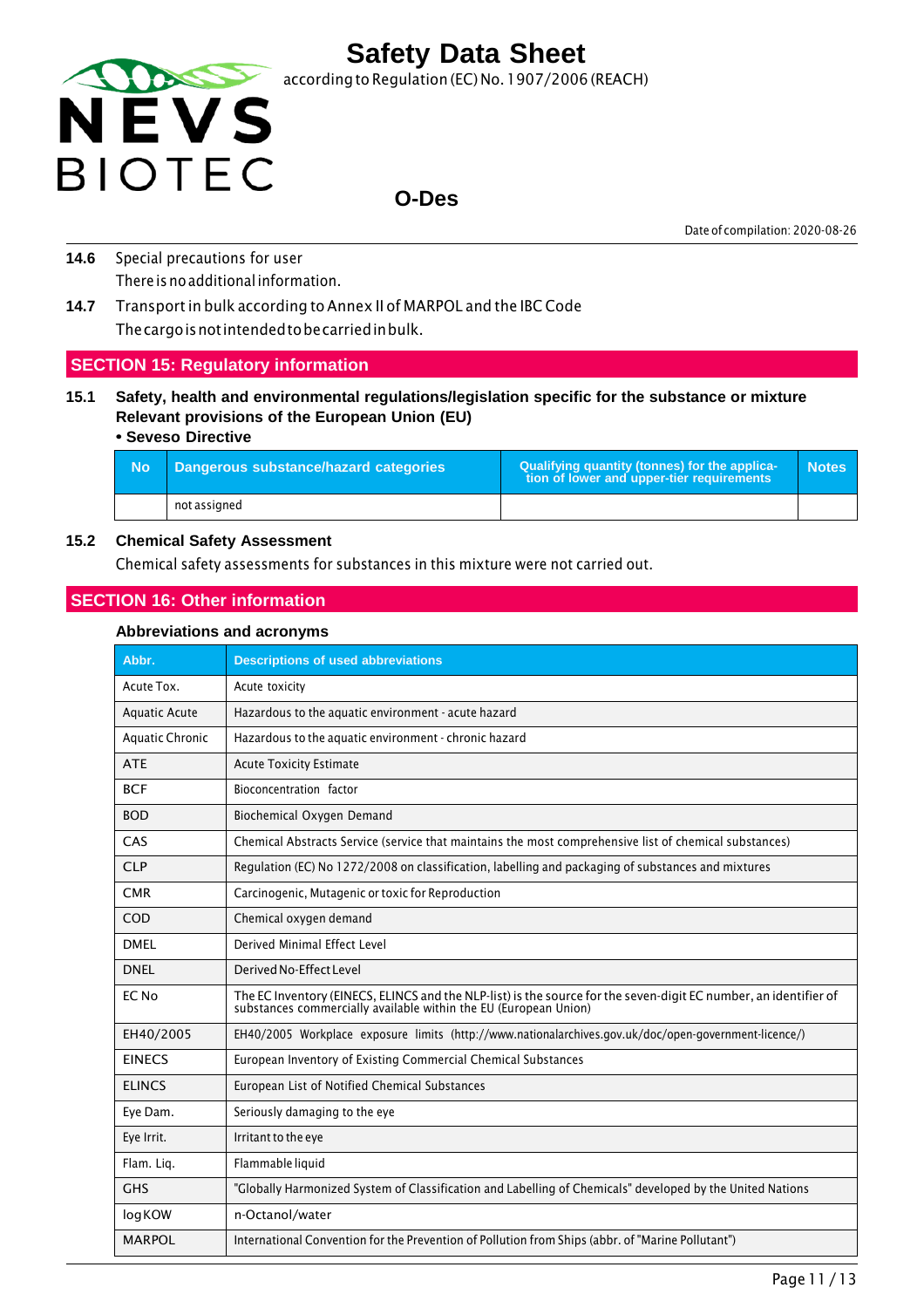

# **O-Des**

Date of compilation: 2020-08-26

| Abbr.          | <b>Descriptions of used abbreviations</b>                            |
|----------------|----------------------------------------------------------------------|
| <b>NLP</b>     | No-Longer Polymer                                                    |
| Org. Perox.    | Organic peroxide                                                     |
| Ox. Lig.       | Oxidising liquid                                                     |
| <b>PBT</b>     | Persistent, Bioaccumulative and Toxic                                |
| <b>PNEC</b>    | Predicted No-Effect Concentration                                    |
| ppm            | Parts per million                                                    |
| <b>REACH</b>   | Registration, Evaluation, Authorisation and Restriction of Chemicals |
| Skin Corr.     | Corrosive to skin                                                    |
| Skin Irrit.    | Irritanttoskin                                                       |
| <b>STEL</b>    | Short-term exposure limit                                            |
| <b>STOTRE</b>  | Specific target organ toxicity - repeated exposure                   |
| <b>STOT SE</b> | Specific target organ toxicity - single exposure                     |
| <b>TWA</b>     | Time-weighted average                                                |
| vPvB           | Very Persistent and very Bioaccumulative                             |
| <b>WEL</b>     | Workplace exposure limit                                             |

#### **Key literature references and sources for data**

- Regulation (EC) No. 1907/2006 (REACH), amended by 2015/830/EU
- Regulation (EC) No. 1272/2008 (CLP, EU GHS)
- Regulation (EU) No 528/2012 (BPR)

#### **Classification procedure**

Physical and chemical properties, Health hazards/environmental hazards: The method for classification of the mixture is based on ingredients ofthe mixture (additivity formula).

#### **List of relevant phrases (code and full text as stated in chapter 2 and 3)**

| Code             | <b>Text</b>                                                     |
|------------------|-----------------------------------------------------------------|
| H <sub>226</sub> | Flammable liquid and vapour.                                    |
| H <sub>242</sub> | Heating may cause a fire.                                       |
| H <sub>271</sub> | May cause fire or explosion; strong oxidiser.                   |
| H302             | Harmful if swallowed.                                           |
| H312             | Harmful in contact with skin.                                   |
| H314             | Causes severe skin burns and eye damage.                        |
| H315             | Causes skin irritation.                                         |
| H318             | Causes serious eye damage.                                      |
| H319             | Causes serious eye irritation.                                  |
| H330             | Fatal if inhaled.                                               |
| H332             | Harmfulifinhaled.                                               |
| H335             | May cause respiratory irritation.                               |
| H372             | Causes damage to organs through prolonged or repeated exposure. |